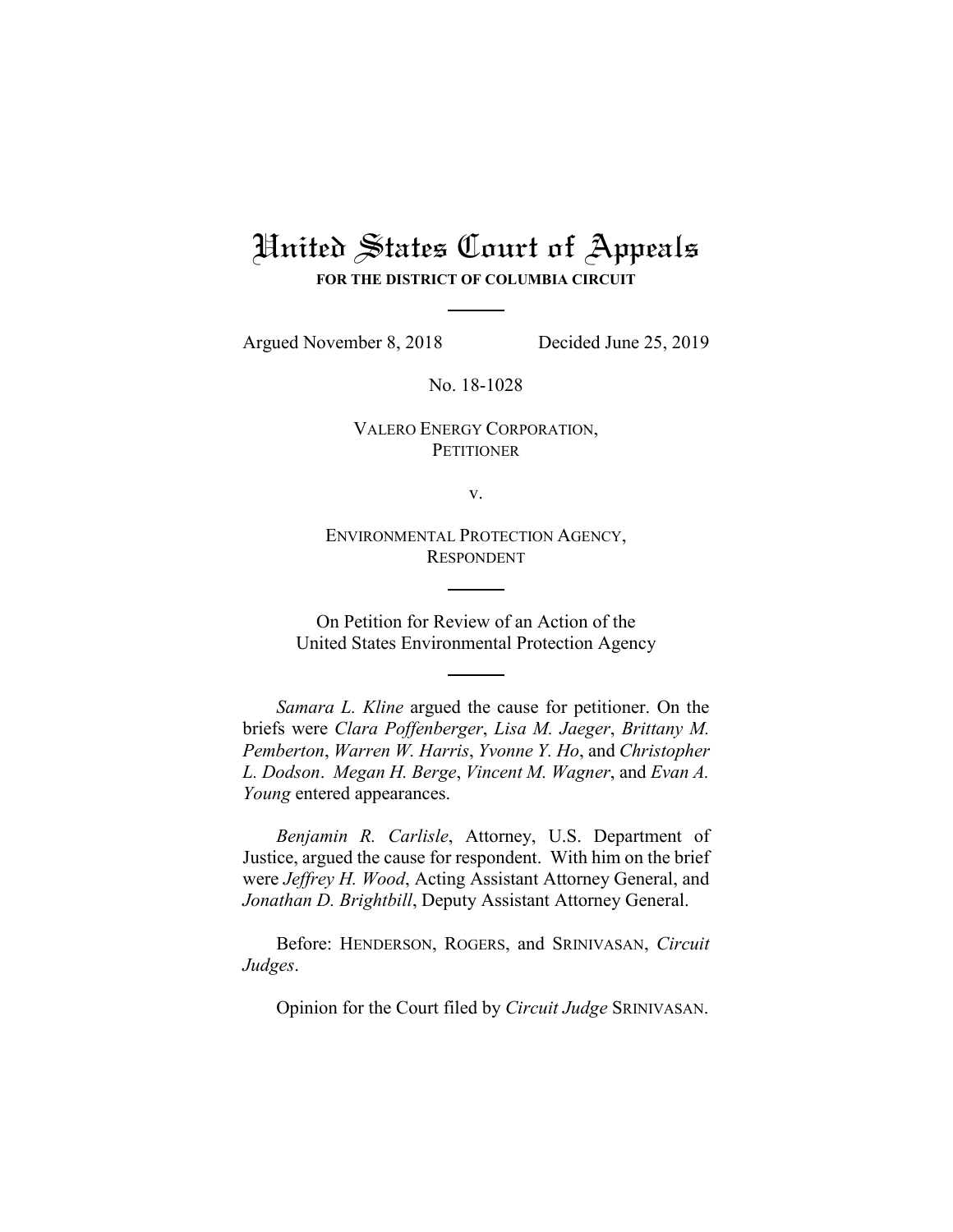SRINIVASAN, *Circuit Judge*: The Energy Independence and Security Act of 2007 contains a citation to nowhere. The Act requires gasoline sold in the United States to include a certain amount of renewable fuel, and tasks the Environmental Protection Agency with conducting periodic reviews to enable appropriate adjustments to the renewable-fuel requirements. In setting out EPA's periodic-review obligation, the statute directs the agency to examine certain requirements ostensibly set out in a referenced provision of the Clean Air Act. The cited provision, though, does not exist.

In an effort to make sense out of nonsense, EPA issued a document setting forth its interpretation of the periodic-review provision and explaining why it believes it has complied. Valero Energy Corporation, a petroleum refiner, took issue with EPA's position in the document and filed a petition for review in this court. We conclude that the EPA document does not constitute final agency action. We therefore dismiss Valero's petition for lack of jurisdiction.

I.

## A.

In 2005 and 2007, Congress amended the Clean Air Act to establish the Renewable Fuel Standards program. *See* Energy Policy Act of 2005, Pub. L. No. 109-58, 119 Stat. 594; Energy Independence and Security Act of 2007, Pub. L. No. 110-140, 121 Stat. 1492. Congress aimed to "move the United States toward greater energy independence and security" and to "increase the production of clean renewable fuels." 121 Stat. at 1492. The program charges EPA with requiring "that gasoline sold ... in the United States ... contain<sup>[]</sup> [a minimum] volume of renewable fuel." 42 U.S.C.  $\S$  7545(o)(2)(A)(i). The statute defines renewable fuel to mean fuel "produced from renewable biomass." *Id.* § 7545(o)(1)(J).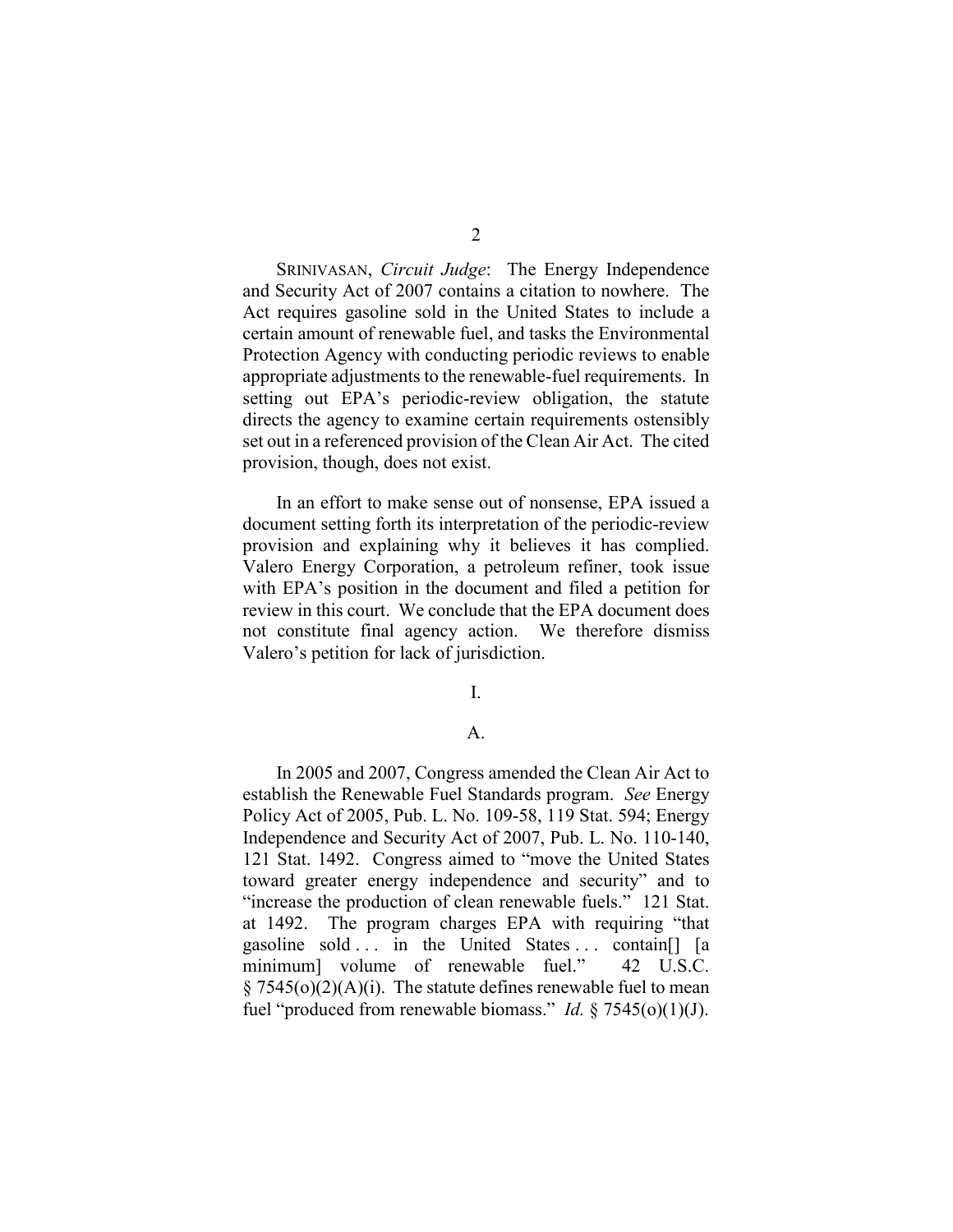3

To ensure that gasoline sold in the United States meets those standards, EPA requires refiners (and importers) of gasoline to include a minimum amount of renewable fuel in their gasoline. The required annual volumes for each renewable fuel are prescribed in statutory tables. *See id.*  $\S 7545(o)(2)(B)$ . For years not covered by the tables, the statute calls for EPA to set the required volumes "based on a review of the implementation of the program . . . and an analysis of [six factors]." *Id.* § 7545(o)(2)(B)(ii).

In addition, the statute directs EPA to conduct "periodic reviews" of the program "[t]o allow for the appropriate adjustment" of the minimum total volumes for each renewable fuel. *Id.* § 7545(o)(11). Specifically, EPA must periodically review "existing technologies," "the feasibility of achieving compliance with the requirements," and "the impacts of the requirements *described in subsection (a)(2)* on each individual and entity described in paragraph (2)." *Id.* (emphasis added) (footnote omitted). The highlighted reference, however, is an error: there is no "subsection  $(a)(2)$ ."

B.

In November 2017, EPA published a document entitled "Periodic Reviews for the Renewable Fuel Standard Program." The first of the document's two parts addresses the agency's obligations under the periodic-review provision,  $§ 7545(0)(11)$ , including the provision's reference to the nonexistent "subsection (a)(2)." *See* Periodic Review Document at 3–7, J.A. 5–9. With regard to the intended meaning of that erroneous reference, EPA opines that there is "no 'overwhelming evidence from the structure, language, and subject matter' of the statute pointing in a single direction." *Id.* at 4, J.A. 6 (quoting *U.S. Nat'l Bank v. Indep. Ins. Agents of Am.*, 508 U.S. 439, 462 (1993)). As a result, EPA concludes,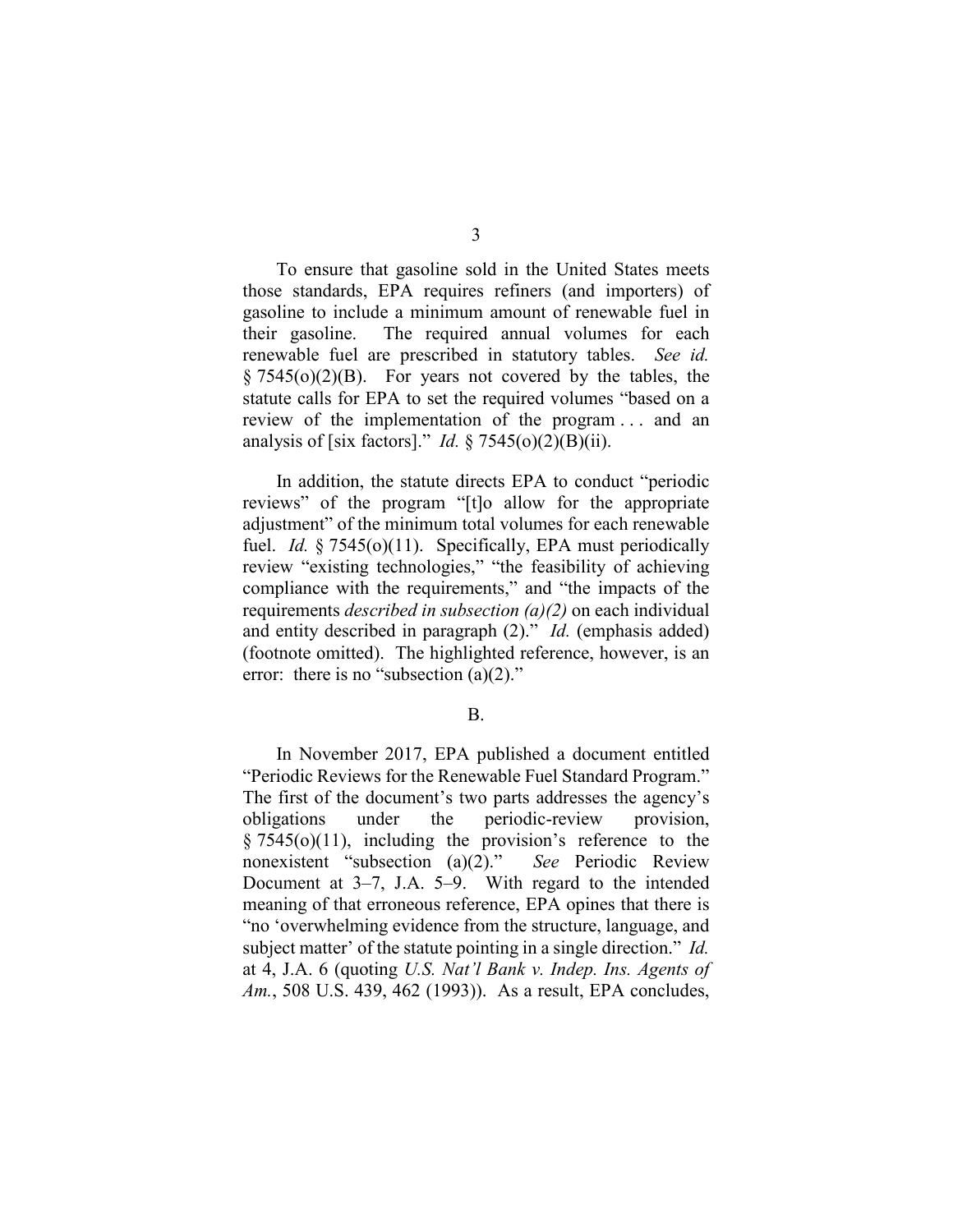the reference to "subsection  $(a)(2)$ " renders the provision "unintelligible" and thus partially "inoperative." *Id.* at 3–5, J.A. 5–7.

In the alternative, EPA sets forth its best attempt to give content to  $\S 7545(0)(11)$ 's mistaken cross-reference. Because the reference to "subsection  $(a)(2)$ " is ambiguous, EPA reasons, it can adopt "any reasonable construction." *Id.* at 6, J.A. 8. EPA concludes that, if necessary, it would read "subsection (a)(2)" to refer to subsection (o)(2)(B)—i.e., § 7545(o)(2)(B). *See id.* at 5–7, J.A. 7–9. EPA would also interpret the ensuing reference to "each individual and entity described in paragraph (2)" to refer to the list of regulated individuals and entities in § 7545(o)(2)—namely, "refineries, blenders, distributors, and importers" and "consumers of transportation fuel." *Id.* at 6–7, J.A. 8–9 (citations omitted). In sum, EPA would interpret the provision to require periodic review of the impacts of the required annual volumes contained in § 7545(o)(2)(B) on "refineries, blenders, distributors, and importers, as well as on consumers of transportation fuel." *Id.* at 7, J.A. 9.

In the second part of the document, EPA explains why, under either interpretation of the erroneous cross-reference, its prior actions have fulfilled its statutory obligation to conduct periodic reviews. *See id.* at 8–12, J.A. 10–14. As evidence that it has conducted the required reviews, EPA points to various analyses it has performed for rulemakings relating to the Renewable Fuel Standard program and for other occasions. *See id.*, J.A. 10–14. The document marks the first time those analyses have been explicitly identified as "periodic reviews." *See id.* at 8, J.A. 10. Nonetheless, EPA concludes that they suffice to establish compliance with the requirements of  $\S 7545<sub>o</sub>(<sub>o</sub>)(11)$ . That said, a footnote states that "neither [the] interpretation of the statute nor the description of [EPA's]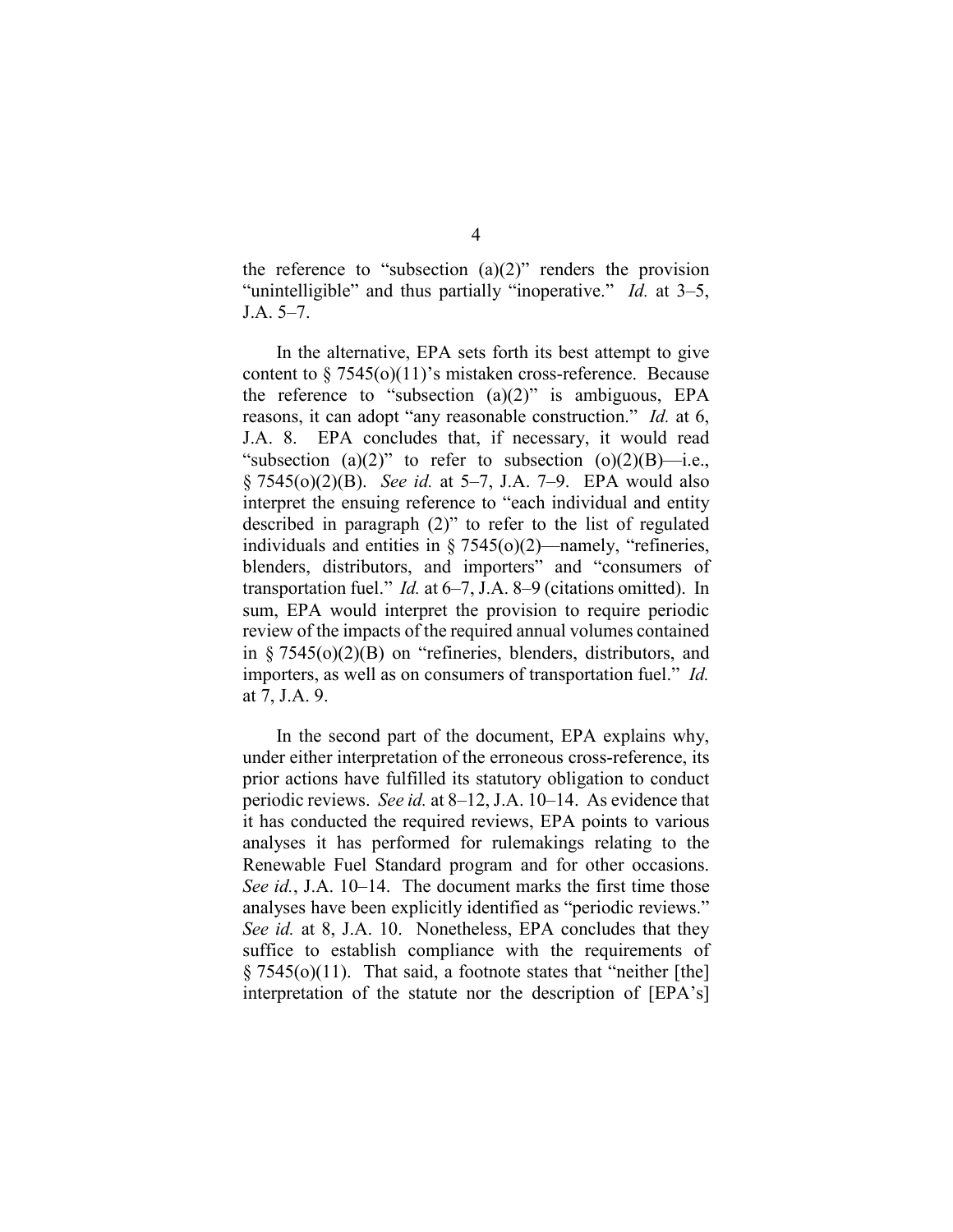studies in this document require any party or the agency to do (or not do) anything beyond what the statute requires." *Id.* at 2 n.1, J.A. 4 n.1. The footnote also states: "[O]ur reviews of the [Renewable Fuel Standard] program occur on a continuing basis, and are subject to change in both approach and results. Indeed, we regularly consider new approaches and update our [Renewable Fuel Standard] technical analysis, and we intend to continue doing so." *Id.*

C.

In January 2017, ten months before publication of the EPA document, petitioner Valero Energy Corporation sued EPA in the Northern District of Texas. Among other claims, Valero contended that  $\S 7545(0)(11)$  imposes a mandatory duty to conduct periodic reviews and that EPA had failed to conduct even a single review. *See Valero Energy Corp. v. EPA*, No. 7:17-cv-00004-O, 2017 WL 8780888, at \*5 (N.D. Tex. Nov. 28, 2017). Valero sought an order compelling EPA to conduct periodic reviews. *Id.* The district court dismissed Valero's claim, concluding that the statute "does not clearly mandate a date certain on which [EPA is] required to conduct [§ 7545(o)(11)] periodic reviews." *Id.*

Soon after the district court's decision, EPA published the document at issue in this case. Valero filed a timely petition for review of the document in this court. According to Valero, EPA's document incorrectly interprets the periodic-review provision and erroneously concludes that the agency has complied with its periodic-review obligations.

II.

We start (and end) with the question of finality. The Clean Air Act authorizes review only of "final action," 42 U.S.C. § 7607(b)(1), a term synonymous with "final agency action"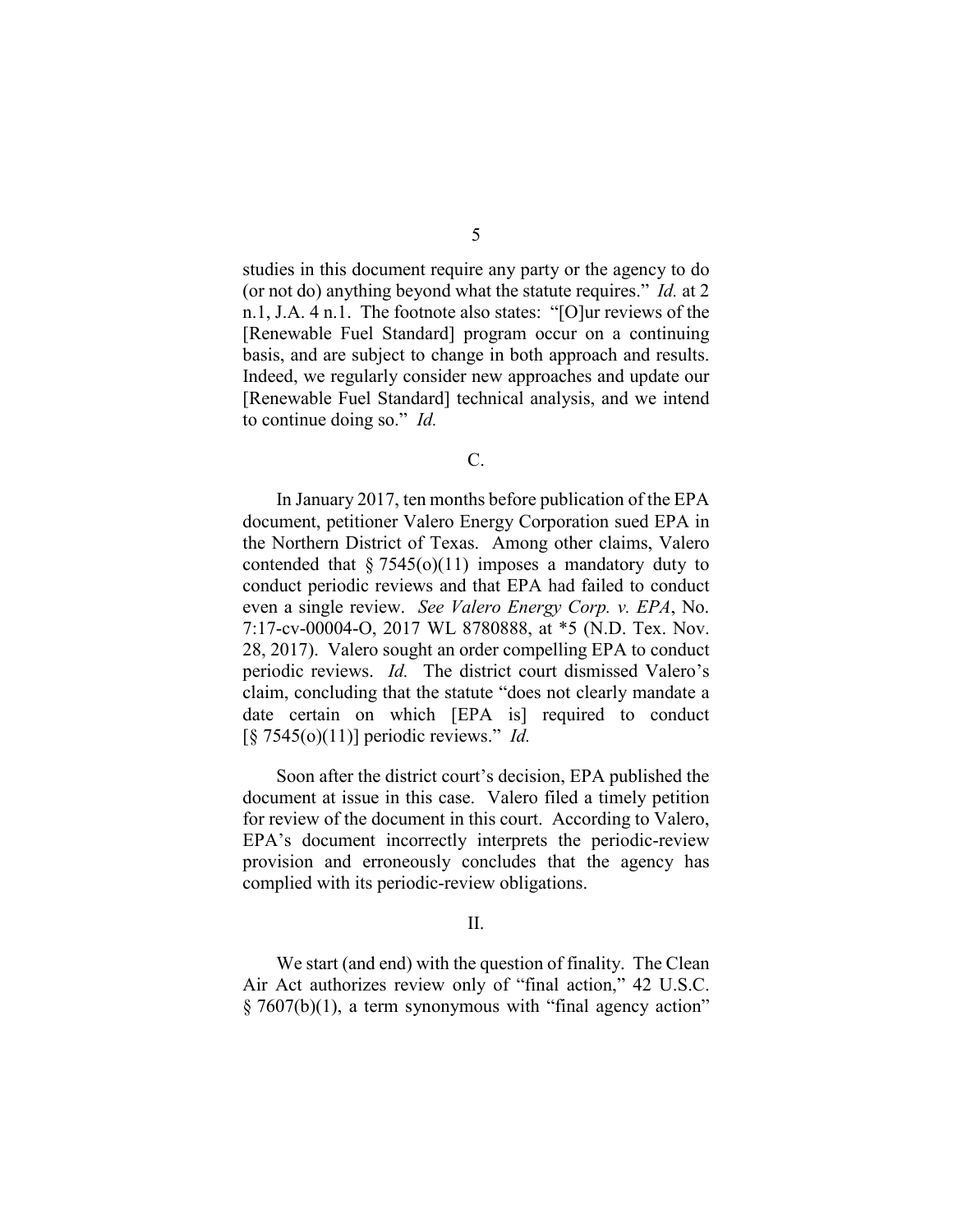under the APA, *see Sierra Club v. EPA*, 873 F.3d 946, 951 (D.C. Cir. 2017). Under the Clean Air Act, the requirement of finality is jurisdictional. *See, e.g.*, *Portland Cement Ass'n v. EPA*, 665 F.3d 177, 193 (D.C. Cir. 2011) (per curiam). We therefore must address at the outset whether the EPA document is sufficiently final to support our jurisdiction. We conclude that the document does not constitute "final action,"  $\S 7607(b)(1)$ , and we thus have no occasion to reach the merits of Valero's petition.

An agency action is final "if two independent conditions are met: (1) the action marks the consummation of the agency's decisionmaking process and is not of a merely tentative or interlocutory nature; and (2) it is an action by which rights or obligations have been determined, or from which legal consequences will flow." *Soundboard Ass'n v. FTC*, 888 F.3d 1261, 1267 (D.C. Cir. 2018) (formatting modified) (quoting *Bennett v. Spear*, 520 U.S. 154, 177–78 (1997)). Because "*both* prongs of *Bennett v. Spear* must be satisfied independently," *id.* at 1271, the failure to satisfy either prong means that the challenged action is nonfinal. Here, EPA's document does not meet *Bennett*'s second prong.

That prong looks to the "actual legal effect (or lack thereof) of the agency action in question on regulated entities." *Nat'l Mining Ass'n v. McCarthy*, 758 F.3d 243, 252 (D.C. Cir. 2014). EPA's document has no legal consequences for any regulated party. The document imposes no obligations, prohibitions, or restrictions; it "compels action by neither the recipient nor the agency." *Holistic Candlers & Consumers Ass'n v. FDA*, 664 F.3d 940, 944 (D.C. Cir. 2012). Nor does it affect EPA's legal obligation to conduct periodic reviews. Rather, it leaves the world just as it found it. *See Indep. Equip. Dealers Ass'n v. EPA*, 372 F.3d 420, 428 (D.C. Cir. 2004). For instance, the document does not expose any regulated party to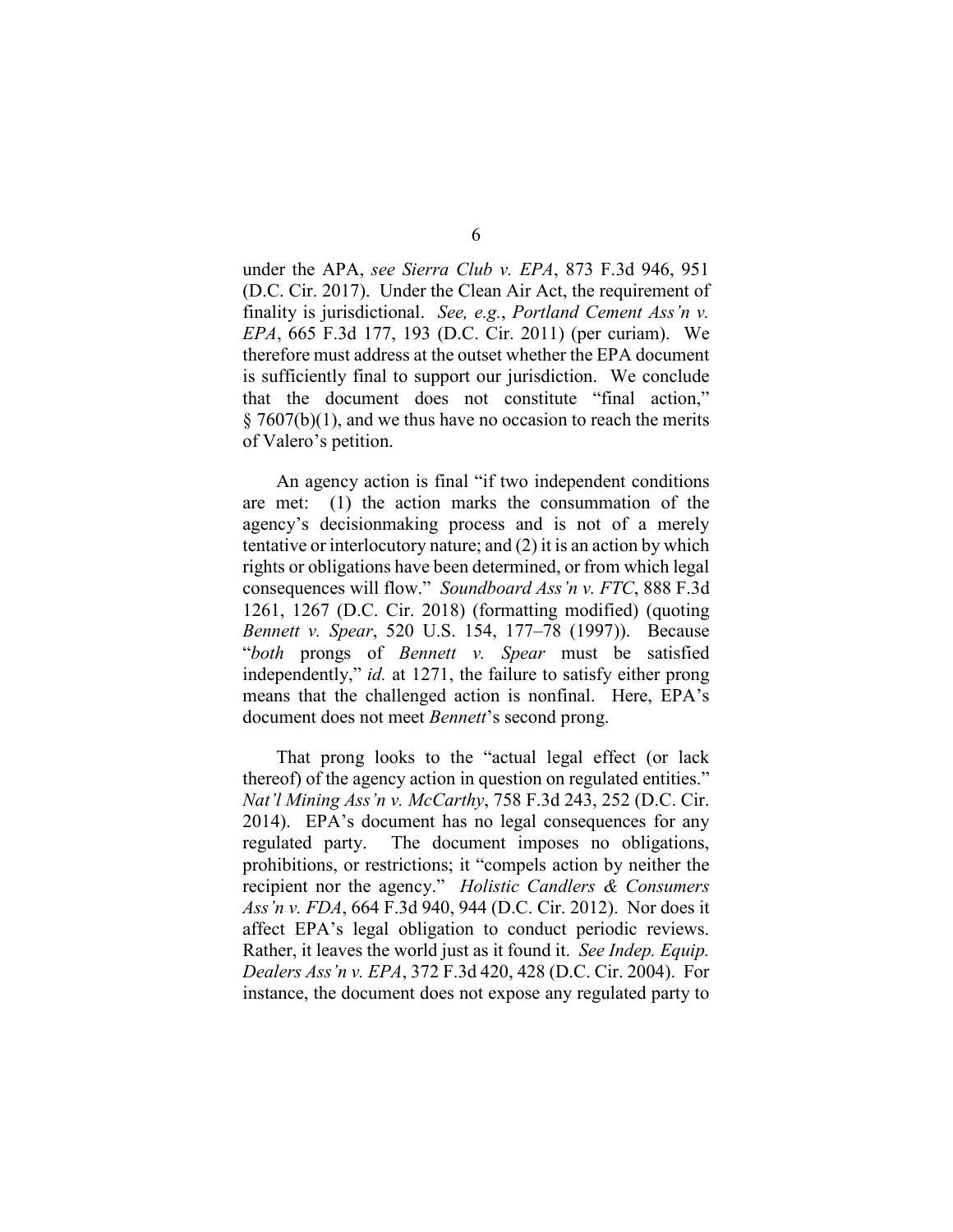the possibility of an enforcement action or to enhanced fines or penalties. *See Sackett v. EPA*, 566 U.S. 120, 126 (2012). The document instead only presents EPA's position on what the law is and whether it has complied. Absent some identifiable effect on the regulated community, an agency works no legal effect "merely by expressing its view of the law." *AT&T Co. v. EEOC*, 270 F.3d 973, 976 (D.C. Cir. 2001).

The agency's own characterization of its action is to the same effect. *See Nat'l Mining Ass'n*, 758 F.3d at 252. EPA expressly disclaims any legal effect. The document states that it does not "require any party or the agency to do (or not do) anything beyond what the statute requires." Periodic Review Document at 2 n.1, J.A. 4 n.1. And the document makes clear that it has no binding effect on how EPA will conduct future reviews. *See id.* While disclaimers of that sort can carry little weight when they are "boilerplate," *Appalachian Power Co. v. EPA*, 208 F.3d 1015, 1023 (D.C. Cir. 2000), we have taken cognizance of such language when—as here—the rest of "the document is [similarly] devoid of relevant commands" to regulated parties. *Nat'l Mining Ass'n*, 758 F.3d at 253; *see also Gen. Elec. Co. v. EPA*, 290 F.3d 377, 383 (D.C. Cir. 2002).

On its own terms, then, the EPA document "do[es] not purport to carry the force of law." *Ctr. for Auto Safety v. Nat'l Highway Traffic Safety Admin.*, 452 F.3d 798, 808 (D.C. Cir. 2006). The EPA accordingly acknowledged at oral argument that the document has "no legal effect." Oral Argument at 35:47–35:48. It "has force only to the extent the agency can persuade a court to the same conclusion," *AT&T Co.*, 270 F.3d at 976, which weighs against finding that it qualifies as final action.

That is dispositive under certain of our precedents, which instruct that the analysis under *Bennett*'s second prong focuses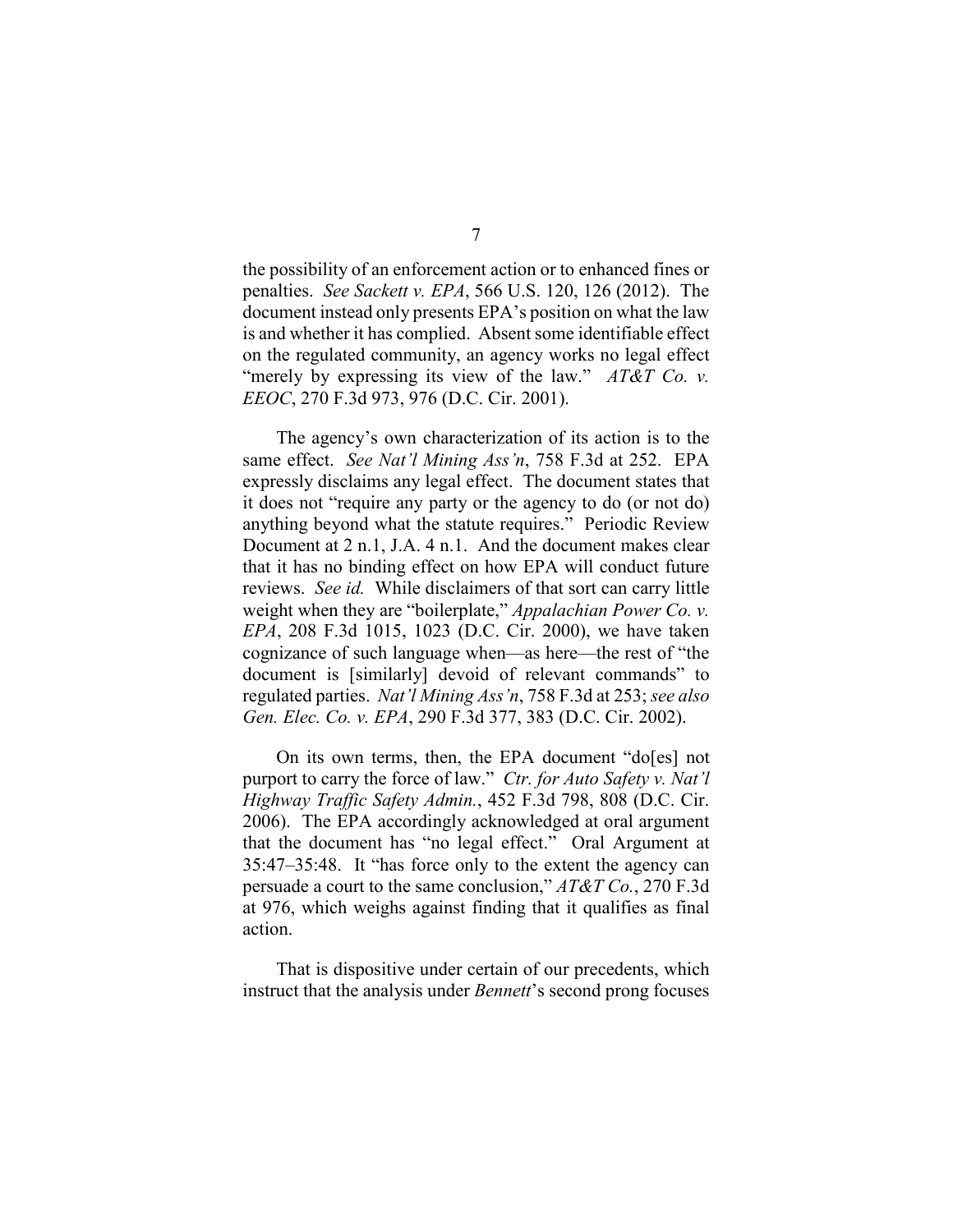solely on the agency action's *legal* consequences. *See Joshi v. Nat'l Transp. Safety Bd.*, 791 F.3d 8, 11–12 (D.C. Cir. 2015). In other decisions, though, we have indicated that the finality analysis can look to whether the agency action has a *practical* effect on regulated parties, even if it has no formal legal force. *E.g.*, *CSI Aviation Servs., Inc. v. U.S. Dep't of Transp.*, 637 F.3d 408, 412 (D.C. Cir. 2011) (concluding that agency action was final because it "imposed an immediate and significant practical burden"); *Nat'l Ass'n of Home Builders v. Norton*, 415 F.3d 8, 15 (D.C. Cir. 2005) ("Finality resulting from the practical effect of an ostensibly non-binding agency proclamation is a concept we have recognized in the past."); *cf. U.S. Army Corps of Eng'rs v. Hawkes Co.*, 136 S. Ct. 1807, 1815 (2016) (endorsing a "pragmatic approach . . . to finality" (internal quotation marks omitted)).

We need not explore the potential tension between those lines of decisions because the EPA document is nonfinal even if we take into account its practical consequences. The document does not impose an "immediate and significant practical burden on" regulated parties like Valero. *CSI Aviation Servs.*, 637 F.3d at 412. It does not, for example, put Valero to the "painful choice between costly compliance and the risk of prosecution at an uncertain point in the future." *Id.* Nor does it impose obligations by chicanery—disclaiming legal force and effect but nonetheless "read[ing] like a ukase." *Appalachian Power*, 208 F.3d at 1023. In short, the EPA document is nonfinal and therefore unreviewable.

Valero sees things differently. It first contends that the document "alter[s] the legal regime," *NRDC v. EPA*, 643 F.3d 311, 320 (D.C. Cir. 2011), because it "ascrib[es] new meaning to clear statutory terms," Valero Reply Br. 6. We have never held that legal novelty alone establishes finality. In *NRDC*, we decided that a guidance document amounted to final agency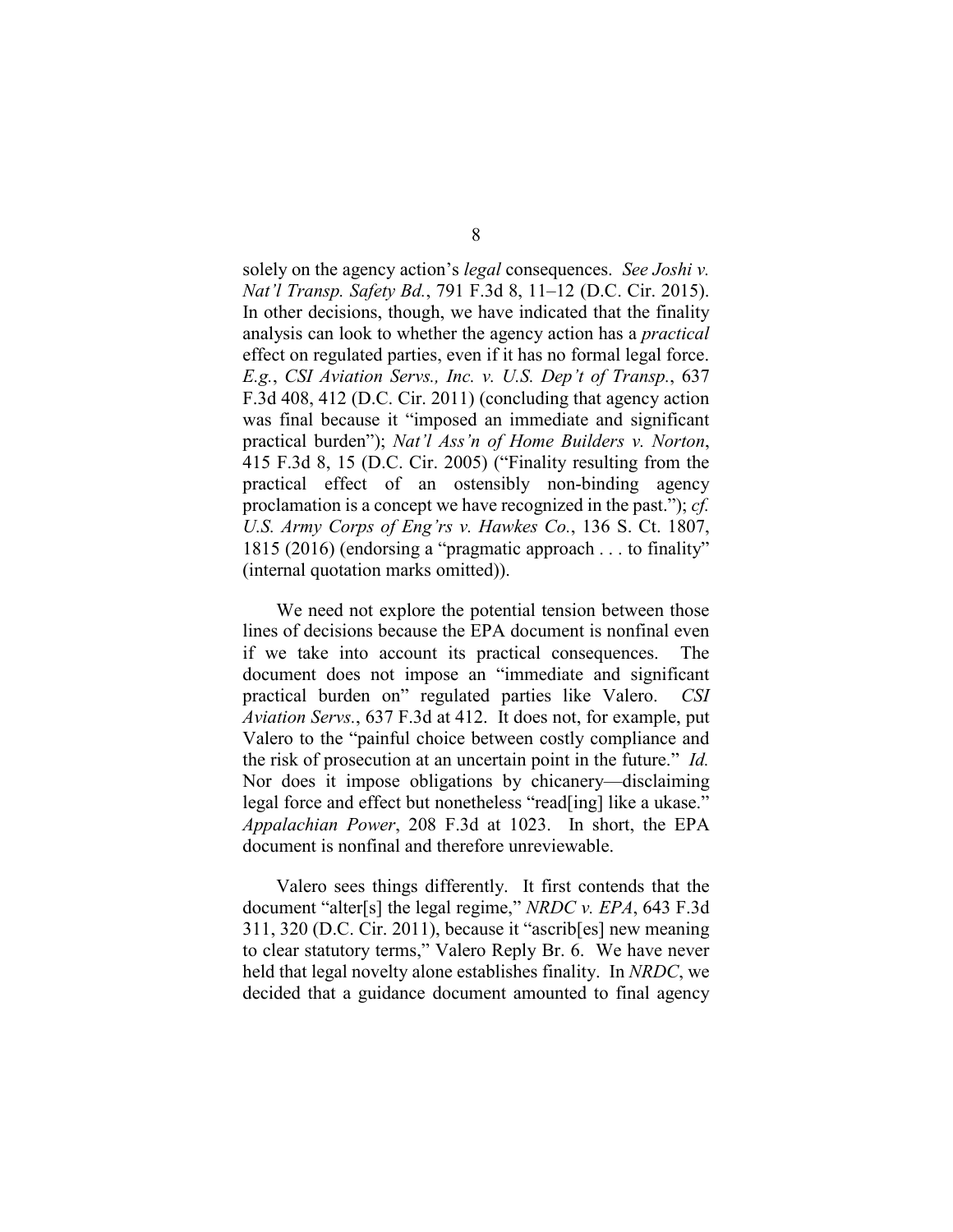action, not because it presented a novel interpretation of the Clean Air Act, but because it purported to "bind[] EPA regional directors" to that interpretation, resulting in legal consequences for states submitting implementation plans. *NRDC*, 643 F.3d at 320. Here, by contrast, the document binds no one and results in no discernible legal consequences.

Valero contends that legal consequences necessarily flow from the document's conclusion that EPA has complied with § 7454(o)(11). In support of that view, Valero leans heavily on *Sierra Club v. EPA*, 699 F.3d 530 (D.C. Cir. 2012), in which we concluded that an EPA notice was final because it "declared, for the first time, that [EPA] ha[d] fully accomplished the [duties] required by  $\S$  112(c)(6)" of the Clean Air Act. *Id.* at 534. But in *Sierra Club*, unlike this case, EPA's notice had legal force and effect.

Sierra Club had originally sued EPA to compel the promulgation of emissions standards for certain hazardous air pollutants, as required by § 112(c)(6) of the Clean Air Act. *See id.* at 532. EPA sought dismissal of that complaint, pledging that, after it fully complied with its statutory obligation, "it intended . . . to issue a notice that explains how it has satisfied" the Act. *Id.* (internal quotation marks omitted). The district court "accepted EPA's view" and dismissed the complaint. *Id.*  EPA subsequently promulgated the promised notice, which declared that EPA was in compliance with the Act, and which, crucially, "bar[red] further demands for additional sourcelisting or standard-setting." *Id.* at 535. We held that the EPA notice was final because it "purport[ed] to close off any legal claim that [EPA] ha[d] fallen short of compliance with [the Act]." *Id.* at 534.

Valero asserts that the EPA document in this case likewise "forecloses interested parties from arguing that EPA has failed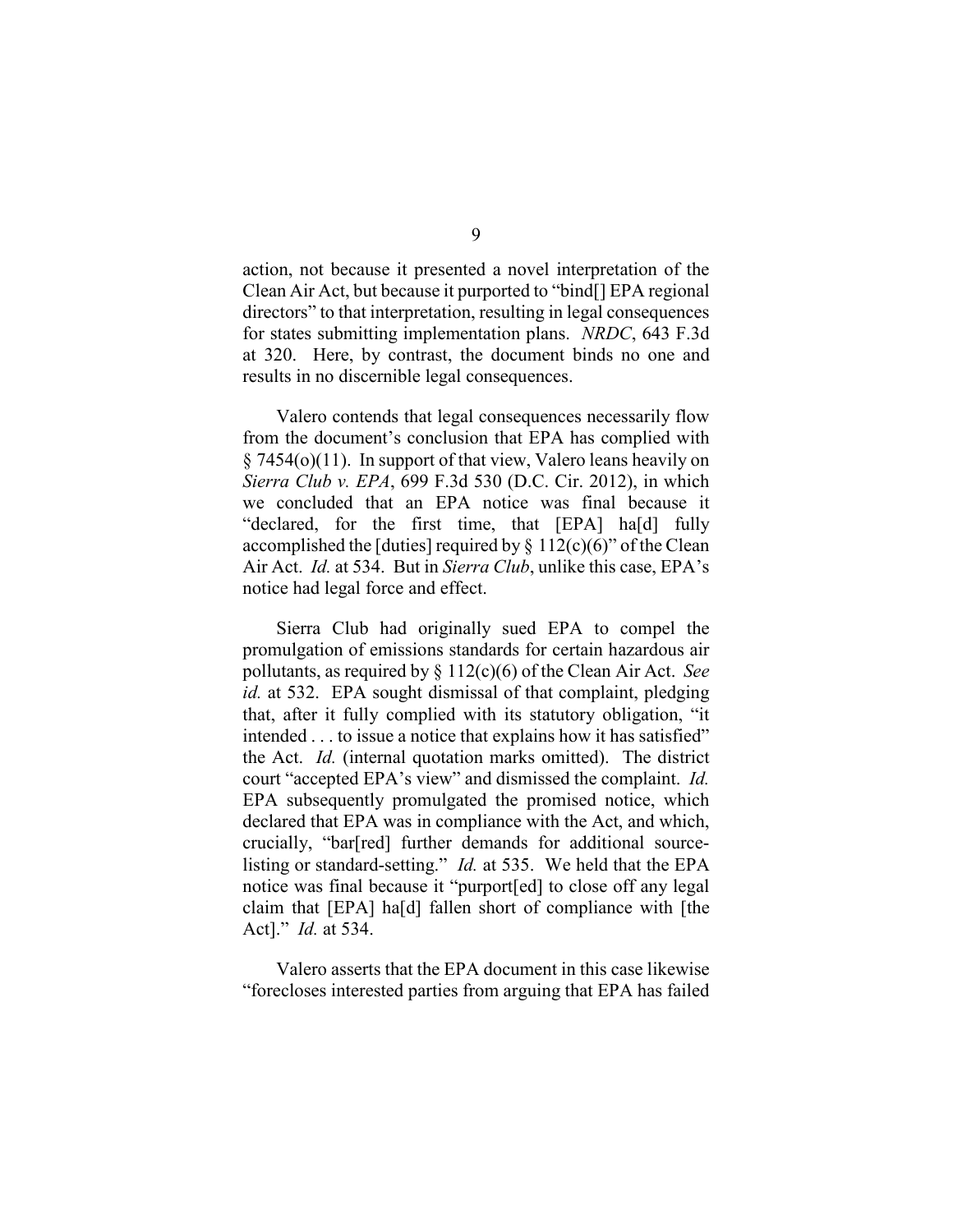to conduct periodic reviews": "Courts can no longer compel EPA to conduct periodic reviews because the [document] proclaims that EPA *has* been doing those reviews all along." Valero Reply Br. 8–9. The document, though, does no such thing. It has no effect whatsoever on Valero's ability to sue to compel EPA to conduct periodic reviews. *See* 42 U.S.C. § 7604(a)(2) (authorizing suit "where there is alleged a failure of the Administrator to perform any act or duty . . . which is not discretionary"). EPA itself thus has represented that it "has not and will not argue . . . that the . . . Document 'close[s] off' or has any other legal effect on that claim." EPA Br. 18.

In fact, Valero and another litigant have already brought two such cases, arguing (unsuccessfully) that EPA has failed to comply with its duty under § 7454(o)(11). *See* EPA Motion to Dismiss, *Small Retailers Coal. v. EPA*, No. 7:17-cv-00121-O (N.D. Tex. Feb. 20, 2018); *Valero Energy Corp. v. EPA*, No. 7:17-cv-00004-O, 2017 WL 8780888, at \*1 (N.D. Tex. Nov. 28, 2017). Tellingly, the EPA document has had no legal effect on the outcome of either case. *Small Retailers Coalition* was decided after the publication of the document, and the court did not find—and EPA did not argue—that the challenge was categorically foreclosed by the document.

Instead, the EPA document sets forth a legal position without imposing any new obligations, prohibitions, or requirements. As our precedents dictate, such an action fails the second prong of *Bennett v. Spear*'s finality test and is unreviewable. *See, e.g.*, *Nat'l Min. Ass'n*, 758 F.3d at 252; *Holistic Candlers*, 664 F.3d at 944; *Indep. Equip. Dealers Ass'n*, 372 F.3d at 427–28; *AT&T Co.*, 270 F.3d at 975–76.

A contrary conclusion would have the undesirable consequence of discouraging agencies from issuing clarifying documents like this one. EPA published its interpretation of